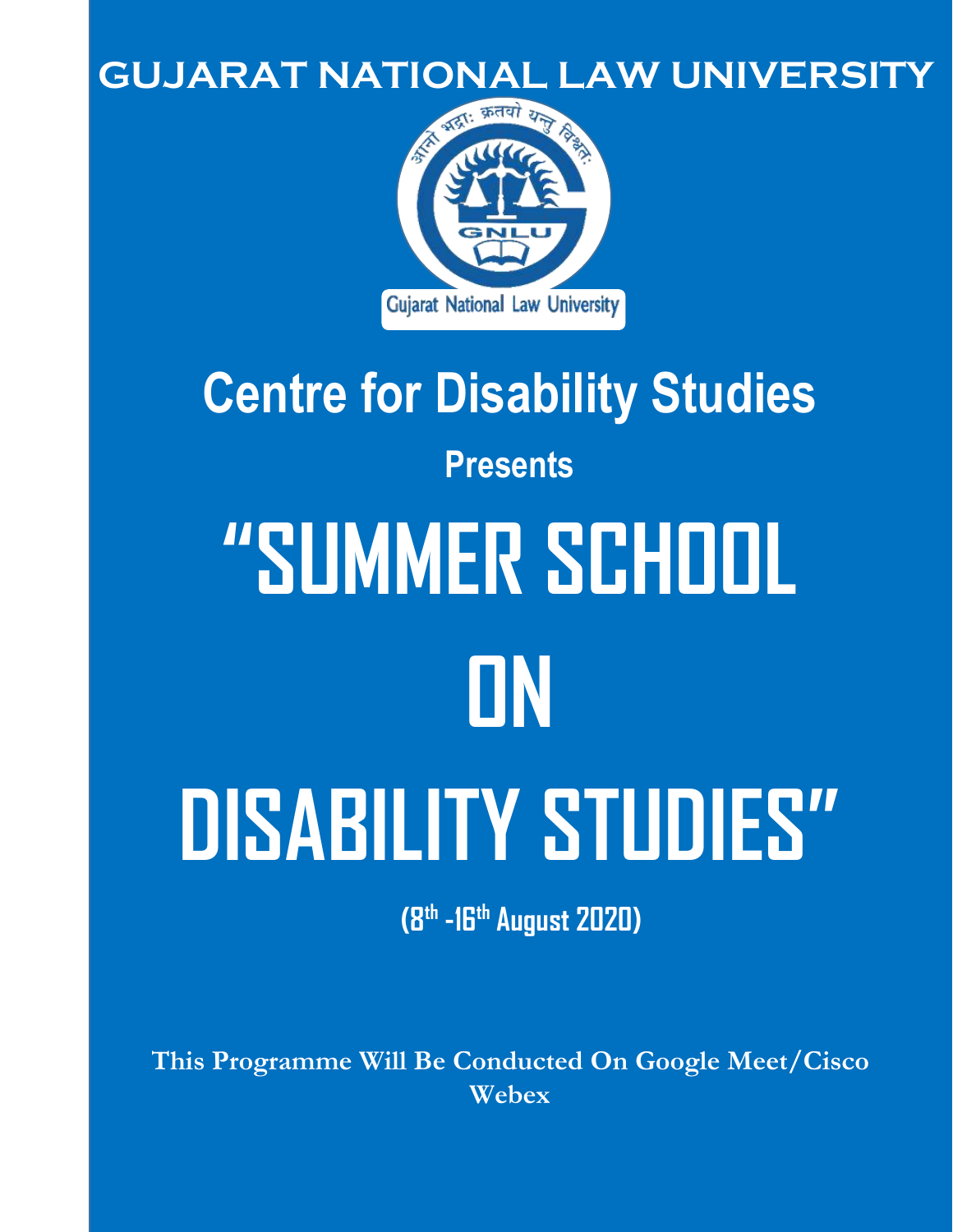## **About GNLU**

Gujarat National Law University is one of the premier National Law Universities of India, accredited with 'A' grade by NAAC. The University was established under the Gujarat National Law University Act, a statutory legislation passed by the Government of Gujarat in the year 2003. The University offers Under Graduate, Post Graduate and Ph.D. courses in law as well as many interdisciplinary areas. It is one of the leading centres for teaching and learning with respect to legal education in India. The University is also a forerunner in the field of interdisciplinary research. The University has established various Centres of Excellence to carryout research, training and extension activities. One of the important areas of our academic and scholarly focus is a Centre dedicated to research and training on disability studies launch on October  $2<sup>nd</sup>$ , 2019.

### **About GCDS**

The GNLU Centre for Disability Studies was established on October 2<sup>nd</sup> 2019 with an aim to work for disability rights and social justice through promotion of teaching and research in the interdisciplinary areas of sociology, social work, law and policy. Through curriculum development, research projects and disability studies, the Centre attempts to do meaningful contribution in the areas of disability and human rights, disability and society, accessibility and reasonable accommodations, inclusive education, gender and disability, amongst others. The Centre intents to create an environment ensuring mainstreaming and equal participation of students with disabilities in the University.

#### **About Summer School Programme**

This programme is aimed at providing the students with different dimensions of disability. It shall enable them to understand the different theoretical aspects pertaining to the lived reality of persons with disability and the issues and concerns faced by them. This course will help the participants to explore the nuances related to the rights, entitlements, services and programmes available for this largely marginalized community.

| <b>Sr</b><br><b>No</b> | <b>Modules</b>                                                                               | <b>Duration (26)</b><br>Hrs.) |
|------------------------|----------------------------------------------------------------------------------------------|-------------------------------|
|                        | Module I: Disability: Concept, Nature, Definitions and Models                                | 3 Hrs.                        |
| $\overline{2}$         | Module II: Theoretical Perspectives of Disability                                            | 7 Hrs.                        |
| $\overline{3}$         | Module III: Governmental Policy and Framework for the<br><b>Empowerment of Disabilities.</b> | 13 Hrs.                       |
| $\overline{4}$         | Module IV: Research on Disabilities                                                          | 3 Hrs.                        |